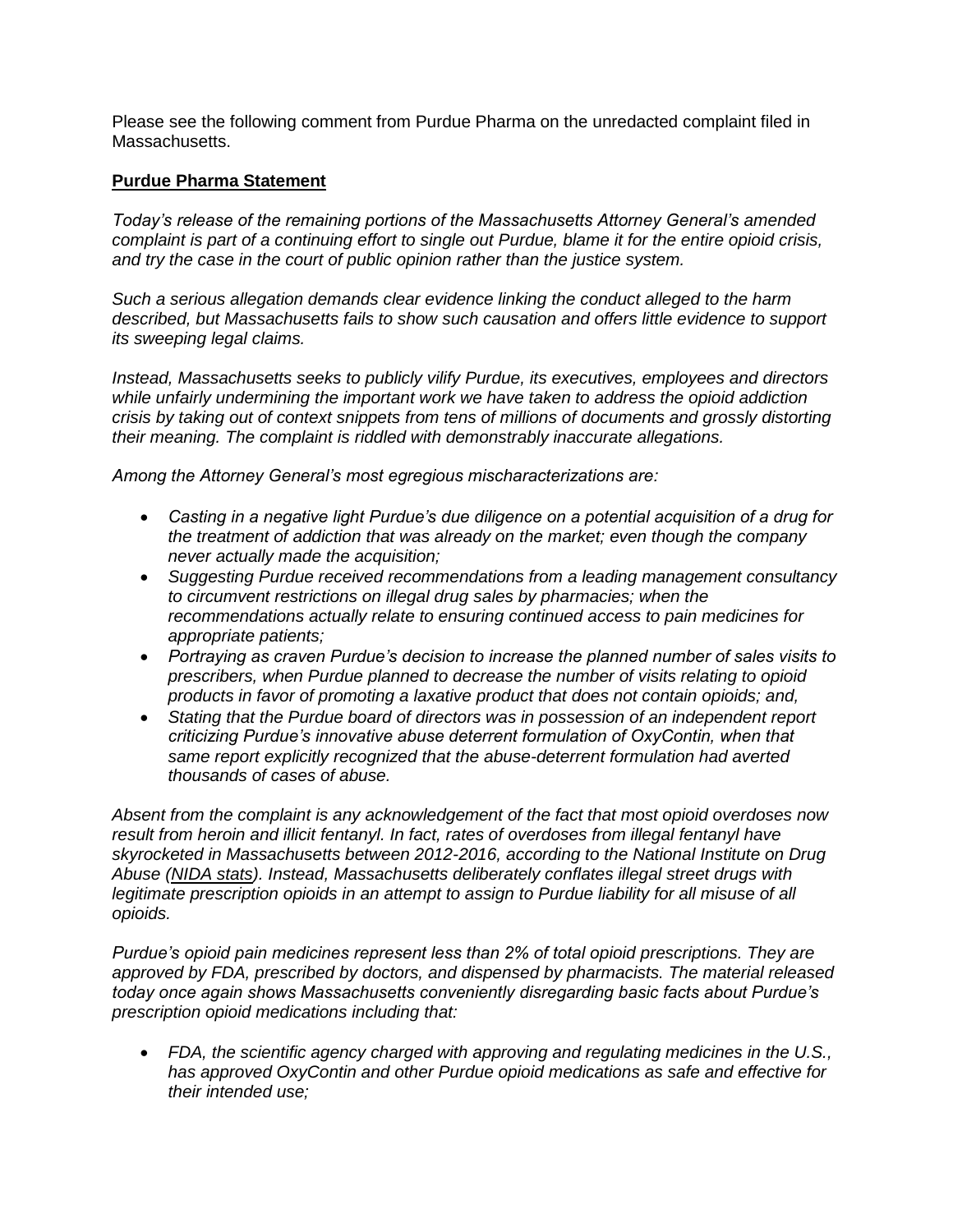- *Prescription opioids are among the most tightly controlled medicines in the United States, and Purdue's OxyContin is a Schedule II controlled substance, meaning that it is in a class of medicines with the highest level of control by the US Drug Enforcement Administration (DEA);*
- *The first information that healthcare providers see when reading the FDA-approved label for OxyContin is a prominent "black box" warning that includes information about the risks of addiction, abuse, and overdose; and*
- *Purdue promoted its opioid medications based on the medical and scientific evidence in the FDA approved label and did so to licensed physicians who have the training and responsibility to ensure that medications are properly prescribed.*

*And once again, the complaint omits key facts about the federal regulation of opioid medications, including:*

- *In April 2010, FDA approved a reformulated version OxyContin, which Purdue developed with properties intended to deter abuse. Purdue worked for over a decade to develop the new formulation, investing hundreds of millions of dollars, and it was the first opioid FDA approved with abuse deterrent properties.*
- *The Massachusetts Attorney General commended the FDA for supporting abusedeterrent formulations and later insurers in the state were required to cover them.*
- *FDA has directly addressed many of the scientific issues complained of in the Massachusetts complaint and has continued to determine that Purdue's opioids are safe and effective for their intended use.*
- In 2016, the Centers for Disease Control (CDC) issued a new quideline for prescribing *opioids for chronic pain [\(CDC Guidelines\)](https://www.cdc.gov/mmwr/volumes/65/rr/rr6501e1.htm?CDC_AA_refVal=https%3A%2F%2Fwww.cdc.gov%2Fmmwr%2Fvolumes%2F65%2Frr%2Frr6501e1er.htm). Purdue immediately emailed the guidelines to over 150,000 healthcare professionals throughout the country and subsequently distributed thousands of CDC 'tear sheets' setting forth the guideline's recommendations including to doctors in Massachusetts.*

*One of the most glaring omissions in Massachusetts' complaint continues to be that, in 2013, the Office of Inspector General ("OIG") of the Department of Health and Human Services determined that Purdue had fulfilled its requirements under a 2007-2012 Corporate Integrity Agreement ("CIA") relating to the marketing of its medications and released Purdue from the agreement. Furthermore, during the term of this five-year agreement, Purdue had submitted annual reports to a designated OIG monitor and had engaged an Independent Review Organization that evaluated specified elements of Purdue's compliance program on a periodic basis to assess compliance with the terms of the CIA.*

*We believe that no pharmaceutical manufacturer has done more to address the opioid addiction crisis than Purdue, and we continue to work closely with and governments and law enforcement agencies on this difficult social issue. Since 2000, we have pursued more than [65 initiatives](https://www.purduepharma.com/ongoing-efforts-to-help-address-the-opioid-crisis/strong-track-record/) in an effort to minimize diversion and abuse pharmaceutical opioid medications. For example, when Purdue learned that Oxycontin tablets could be crushed to defeat the time-release properties and extract the active ingredient, Purdue invested hundreds of millions of dollars to receive FDA approval of the first prescription opioid with abuse-deterrent properties (2010). And when the Centers for Disease Control issued new guidelines for doctors to use prescribing prescription opioids, we promptly sent that updated information to health care professionals.*

*Purdue and the individual defendants will continue to defend themselves against these misleading and deliberately inflammatory allegations. In the meantime, Purdue continues to*